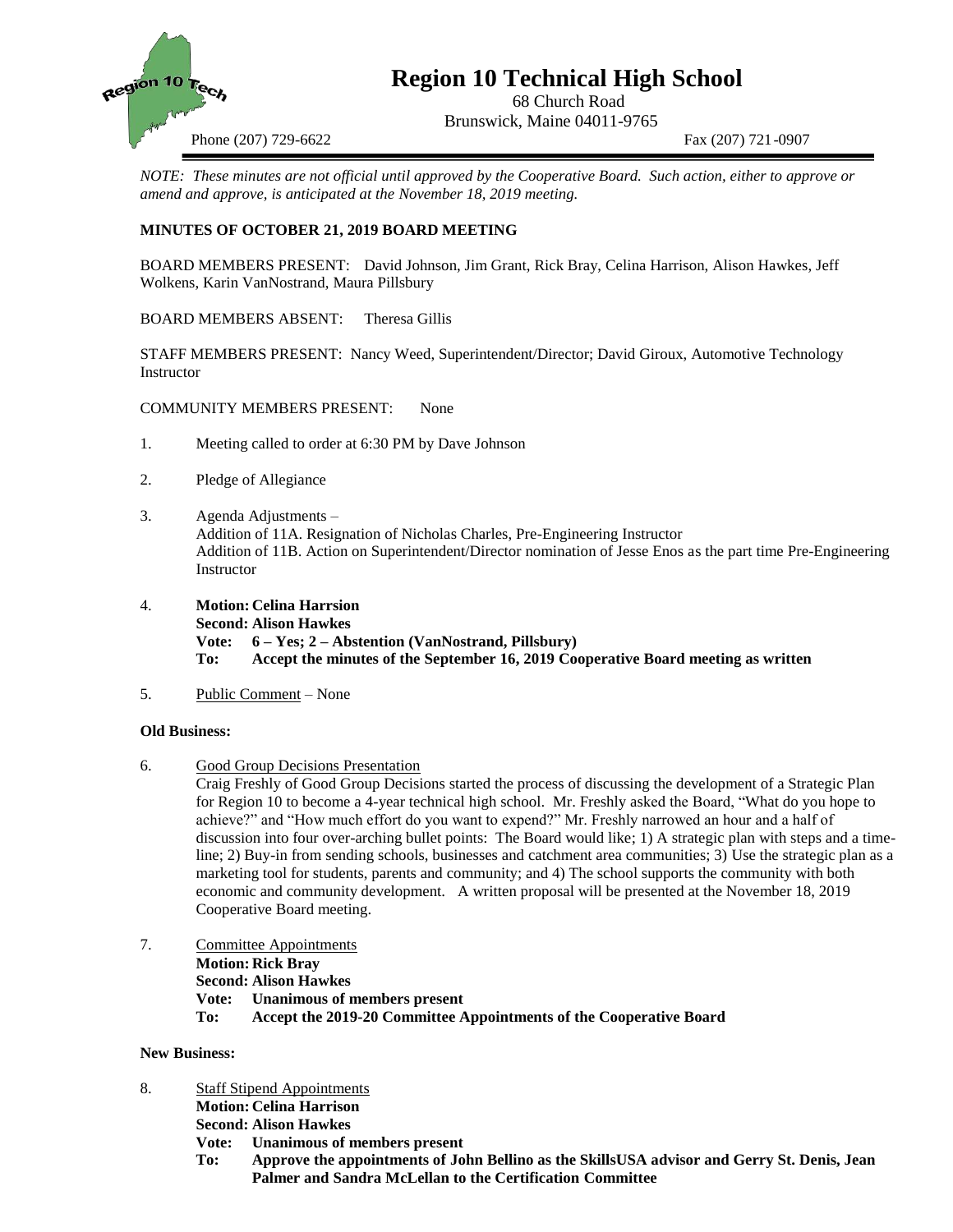### 9. October 1 Enrollment

Supt./Director Weed referred to a handout. Enrollment stands at 265 students, approximately 30 more students than last year.

## 10. Committee Reports

Finance Committee – The FY19 audit is scheduled for October 23-25. Facilities Committee – The committee has not met. Supt/Director Weed has signed paperwork with Androscoggin Bank to hold for purchase and lease. The Board will need a special meeting in December to approve minutes for the completion of the purchase and lease paperwork.

## 11. Superintendent/Director Report

- OSHA 10 Hour course has been completed for approximately 50 students. This is a 10 hour safety training program that enables students to earn their OSHA 10-Hour cards.
- Almost all students received Fire Extinguisher training from Safety Coordinator Jay Danforth.
- The Middle School Experience for 10 middle school students from three sending schools is going well.
- We hosted a Counselor Advisory meeting on October 2 with coffee and breakfast bards made by Culinary Arts students.
- On October 3, we hosted the Principal Advisory meeting and reviewed changes in recruiting for the current year and new programs for next year.
- The Superintendents met on October 8 for the first of four Superintendent Advisory lunches. Culinary Arts provided a light lunch and decadent desserts.
- Students from Certified Nursing Assistant, EMT Basic and Early Childhood Education toured University of Maine New England on October 10 financed by the MELMAC grant.
- Parent/Teacher conferences were held on October 16 as well as a FAFSA workshop designed to help more students apply for financial aid. The FAFSA workshop is also part of the MELMAC grant to support higher education for our students.
- Supt./Director Weed attended the Brunswick Chamber of Commerce meeting on October 18 and has volunteered Building Trades student to make the 'bucket holders' for the first annual Festival of Trees fund raiser to be held in November.
- At a Rotary Club luncheon on September 30, Supt./Director Weed had the opportunity to listen to Angus King, guest speaker.

### COMING EVENTS

- The Program Advisory Dinner will be held in the Region 10 Café on Wednesday, October 23 at 5:00 PM.
- The auditors will be here October 23-25.
- Student of the Quarter Recognition Breakfast will be held in the Region 10 Café Friday, November 22 at 9:00 AM.
- Please feel free to come and visit us. We love to show off our school!

# 11A. **Motion: Alison Hawkes**

**Second: Rick Bray**

**Vote: Unanimous of members present**

**To: Accept the resignation of Nicholas Charles as the Pre-Engineering Instructor**

# 11B. **Motion: Rick Bray**

**Second: Celina Harrison**

**Vote: Unanimous of members present**

- **To: Accept the Superintendent/Director's nomination of Jesse Enos as the part-time Pre-Engineering Instructor through January 24, 2019**
- 12. Executive Session
	- **Motion: Jeff Wolkens**

**Second: Jim Grant**

- **Vote: Unanimous of members present**
- **To: Enter into Executive Session at 8:32 PM pursuant to §405 (6)(d) to discuss negotiations.**

Return from Executive Session at 8:42 PM

13. Executive Session **Motion: Jeff Wolkens Second: Jim Grant**